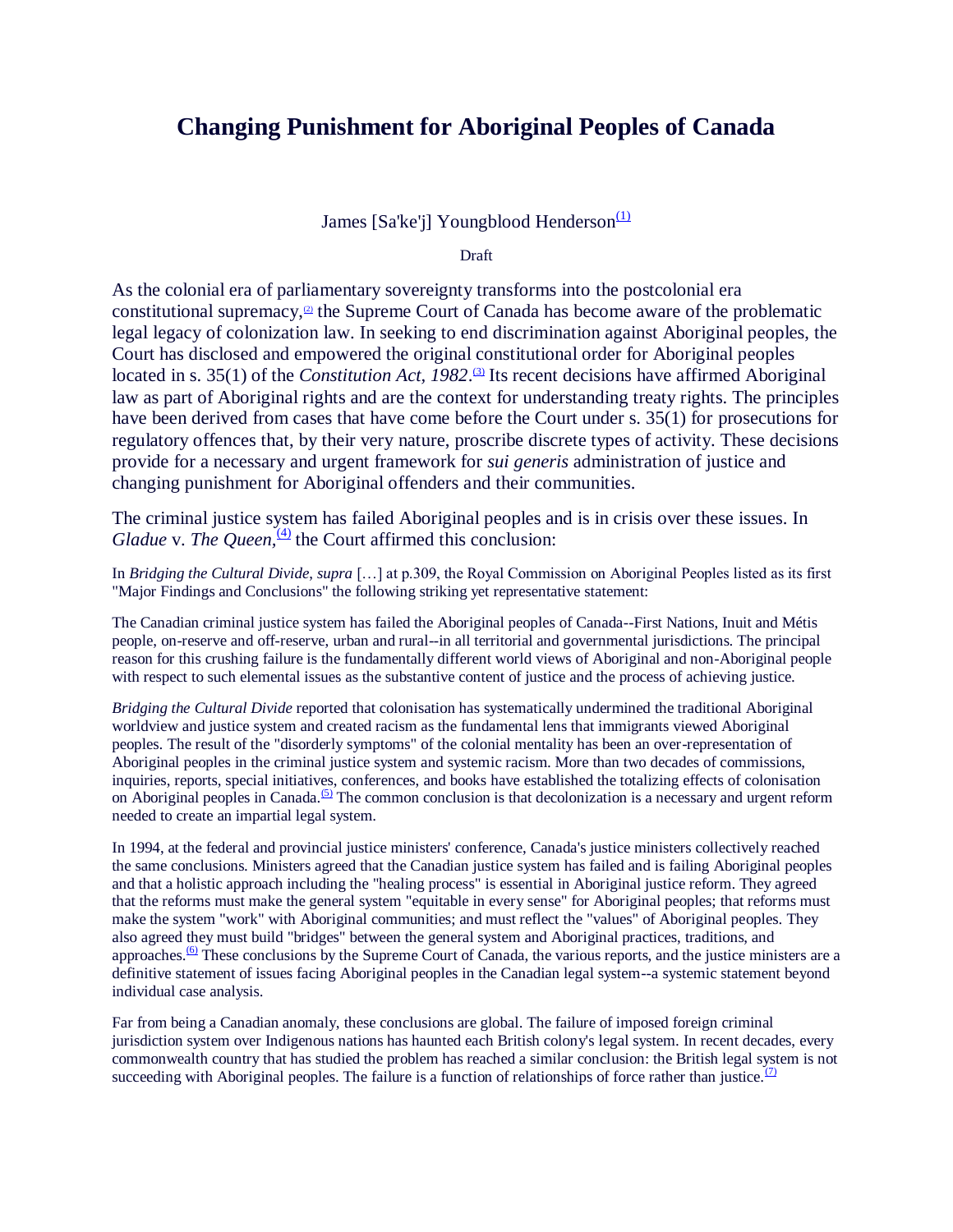Aboriginal peoples are overrepresented in virtually all aspects of the criminal justice system. $\frac{(8)}{8}$  $\frac{(8)}{8}$  $\frac{(8)}{8}$  The excessive imprisonment of Aboriginal people is well documented $\frac{99}{2}$  and prison has become for many young treaty people the contemporary equivalent of what the Indian residential school represented for their parents.[\(10\)](http://http-server.carleton.ca/~mflynnbu/sociomoos/henderson.htm#N_10_) The Court in *Gladue* viewed that excessive imprisonment is "only the tip of the iceberg insofar as the estrangement of the Aboriginal peoples from the Canadian criminal justice system is concerned."[\(11\)](http://http-server.carleton.ca/~mflynnbu/sociomoos/henderson.htm#N_11_) As the Court noted in *R. v. Williams,*  widespread bias against Aboriginal people exist within Canada and "[t]here is evidence that this widespread racism has translated into systemic discrimination in the criminal justice system". $\frac{(12)}{(12)}$  $\frac{(12)}{(12)}$  $\frac{(12)}{(12)}$ 

The Court's decision in *Gladue* requires all actors in the criminal justice system to adopt a unique analysis of the situation of Aboriginal peoples in sentencing:

These findings cry out for recognition of the magnitude and gravity of the problem, and for responses to alleviate it. The figures are stark and reflect what may fairly be termed a crisis in the Canadian criminal justice system. The drastic overrepresentation of aboriginal peoples within both the Canadian prison population and the criminal justice system reveals a sad and pressing social problem. $\frac{(13)}{2}$  $\frac{(13)}{2}$  $\frac{(13)}{2}$ 

In light of the tragic history of the treatment of aboriginal peoples within the Canadian criminal justice system,  $\frac{(14)}{(14)}$  $\frac{(14)}{(14)}$  $\frac{(14)}{(14)}$ the Court held that the remedial section s. 718.2(e) of the *Criminal Code*,<sup>[\(15\)](http://http-server.carleton.ca/~mflynnbu/sociomoos/henderson.htm#N_15_)</sup> creates a judicial duty to consider all background factors which bring Aboriginal peoples, and the individual before the courts, in conflict with the justice system, and to consider alternatives to incarcerations:

It is reasonable to assume that Parliament, in singling out aboriginal offenders for distinct sentencing treatment in s. 718.2(e), intended to attempt to redress this social problem to some degree. The provision may properly be seen as Parliament's direction to members of the judiciary to inquire into the causes of the problem and to endeavour to remedy it, to the extent that a remedy is possible through the sentencing process. [...] What can and must be addressed, though, is the limited role that sentencing judges will play in remedying injustice against aboriginal peoples in Canada. Sentencing judges are among those decision-makers who have the power to influence the treatment of aboriginal offenders in the justice system. They determine most directly whether an aboriginal offender will go to jail, or whether other sentencing options may be employed which will play perhaps a stronger role in restoring a sense of balance to the offender, victim, and community, and in preventing future crime.<sup>[\(16\)](http://http-server.carleton.ca/~mflynnbu/sociomoos/henderson.htm#N_16_)</sup>

The fundamental purpose of s. 718.2(e) is to treat Aboriginal offenders fairly by taking into account their difference.<sup>[\(17\)](http://http-server.carleton.ca/~mflynnbu/sociomoos/henderson.htm#N_17_)</sup> It applies to all aboriginal offenders wherever they reside, whether on-reserve or off-reserve, in a large city or a rural area.[\(18\)](http://http-server.carleton.ca/~mflynnbu/sociomoos/henderson.htm#N_18_) It applies to all Aboriginal peoples of Canada, who are protected by s. 25 of the *Charter* and s. 35 of the *Constitution Act*, 1982.<sup>[\(19\)](http://http-server.carleton.ca/~mflynnbu/sociomoos/henderson.htm#N_19_)</sup> It creates a judicial duty and provides a method of analysis that each sentencing judge must use in determining the nature of a fit sentence for an aboriginal offender. $(20)$  The different background considerations regarding the distinct situation of aboriginal peoples in Canada encompass a wide range of unique circumstances. The Court is to consider the unique systemic or background factors which may have played a part in bringing the particular aboriginal offender before the courts; as well as the types of sentencing procedures and sanctions which may be appropriate in the circumstances because of the offenders particular aboriginal heritage or connection. $\frac{(21)}{2}$  $\frac{(21)}{2}$  $\frac{(21)}{2}$ 

The Court noted the circumstances of aboriginal offenders differ from those of the majority because many aboriginal people are victims of systemic and direct discrimination.[\(22\)](http://http-server.carleton.ca/~mflynnbu/sociomoos/henderson.htm#N_22_) This conclusion has been emphasised repeatedly in studies and commission reports. Aboriginal offenders are, as a result of these unique systemic and background factors, more adversely affected by incarceration and less likely to be "rehabilitated". The Court reasoned that this is because systemic discrimination towards them is often rampant in penal institutions and the internment milieu is often culturally inappropriate. $(23)$ 

Faced with such overwhelming evidence, reviewing judges must be prepared to analyse the totalizing discourse of colonisation theory and consider how it has been assimilated to a systemic discrimination and unjust legal regime. Judicial decisions was (and continues to be) a central process in legitimating colonisation, with its institutional and social arrangement. The political empire and legal framework of colonisation are bound at the level of simple utility (as propaganda, for instance). They are also bound together at a purposive and unconscious level, where they lead to the naturalising of artificially constructed values based on the dualism of Aboriginal "savagery" and British or French "civilization". This rational dualism empowered the privileged norms of British cultural values to become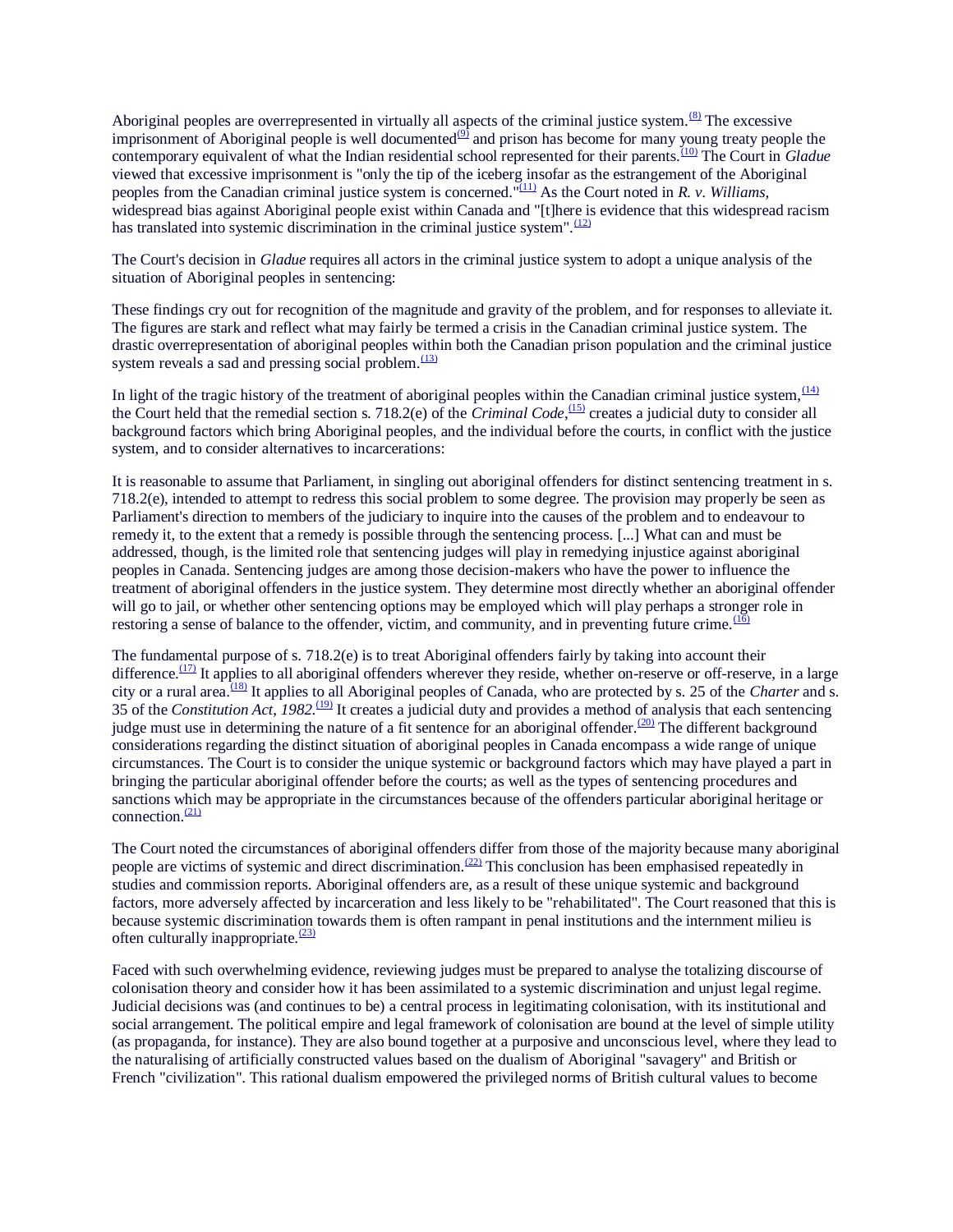deeply embedded in Canadian political and legal consciousness whereby they are a source of deep discrimination and bias in the criminal justice system.

Canadian colonization and its various theories of neutrality or generalities of the law have hidden the Aboriginal system of order and justice. These colonial discourses have created a failure of the criminal justice system to protect the constitutional rights of Aboriginal peoples, while at the same time sought to create a national criminal code administered by each province. In developing the criminal code, the federal Parliament neglected to respect aboriginal rights and treaty rights that provide a jurisdictional basis for Aboriginal justice systems.

Constitutional reforms in 1982 have affirmed these rights as integral parts of the Constitution of Canada. The Supreme Court has noted that before the constitutional reforms of 1982, the courts ignored Aboriginal and treaty rights. $\frac{(24)}{2}$  $\frac{(24)}{2}$  $\frac{(24)}{2}$  The constitutional reforms change this legal context:

the framers of the *Constitution Act, 1982* included in s. 35 explicit protection for existing aboriginal and treaty rights, and in s. 25, a non-derogation clause in favour of the rights of aboriginal peoples. The "promise" of s. 35, as it was termed in *R*. v. *Sparrow*, [1990] 1 S.C.R. 1075, at p. 1083, recognized not only the ancient occupation of land by aboriginal peoples, but their contribution to the building of Canada, and the special commitments made to them by successive governments. The protection of these rights, so recently and arduously achieved, whether looked at in their own right or as part of the larger concern with minorities, reflects an important underlying constitutional value. $\frac{(25)}{2}$  $\frac{(25)}{2}$  $\frac{(25)}{2}$ 

In the process of implementing the constitutional reform in Canadian law, the Canadian courts have increasingly confronted and displaced the totalizing discourse of colonisation. Courts are faced with the particular manifestations of its interpretative monopoly and its oppression of Aboriginal peoples. It has faced its operation in legal theory and history, and now the Court has required criminal law and sentencing judges to confront its tragic results and seek judicial innovation. In its typical manner of denial and delay, the criminal justice system has been tragically slow to respond to the Court decision, and has failed to understand the constitutional rights of Aboriginal peoples and their legal order that instructs a unique search of a fit sentence in the *Criminal Code*.

No constitutional challenge to s. 718.2(e) was involved in *Gladue*; accordingly the Court did not address the constitutional issues.<sup>[\(26\)](http://http-server.carleton.ca/~mflynnbu/sociomoos/henderson.htm#N_26_)</sup> My paper will address the constitutional framework that directly support innovations in sentence and punishment before a fair and impartial tribunal that respects Aboriginal law and difference. Understanding and utilising the constitutional framework with the criminal justice system will facilitate a reconciliation and reintegrative approach to reframing sentencing.

#### *Sui Generis* **Aboriginal orders**

In *Delgamuukw* v. *British Columbia*,<sup>27</sup> the Supreme Court of Canada affirmed and acknowledged a new constitutional meaning and role for aboriginal and treaty rights. In Canadian constitutional law aboriginal and treaty rights must be read together with other constitutional principles and texts. The constitutional rights of Aboriginal peoples constitute a distinct legal system with its own implicate architecture, sources, traditions, and texts that require constitutional equality with the other parts. The Court rejected the colonial concept that Aboriginal peoples did not have any law. The Court held that when the British sovereign asserted jurisdiction over Aboriginal territory, the act vested the preexisting responsibilities and rights of an independent Aboriginal legal order in British imperial constitutional law. Imperial constitutional law protected the totality of Aboriginal legal order from intrusion by either colonial governments or colonialists. It created legally binding fiduciary obligations to regulate and supervise governments' and subjects' relation to these *sui generis* orders. These protected Aboriginal legal orders of aboriginal and treaty rights were transferred from the imperial law to the Aboriginal peoples of Canada by s. 35(1) of the Constitution Act, 1982.<sup>[\(28\)](http://http-server.carleton.ca/~mflynnbu/sociomoos/henderson.htm#N_28_)</sup>

The existence of Aboriginal order and law in the constitution of Canada, like the *Charter*, established the constitutional framework of Canadian criminal law and the administration of justice. Criminal law must accommodate the constitutional rights of Aboriginal peoples. Under aboriginal and treaty rights in section 35 of the *Constitution Act, 1982*, Aboriginal nations have the constitutional right to establish criminal justice systems that reflect and respect their worldview and heritages, including a right *to sui generis* punishments. These neglected or abused rights have always existed in the aboriginal and treaty order, and need to be respected and empowered.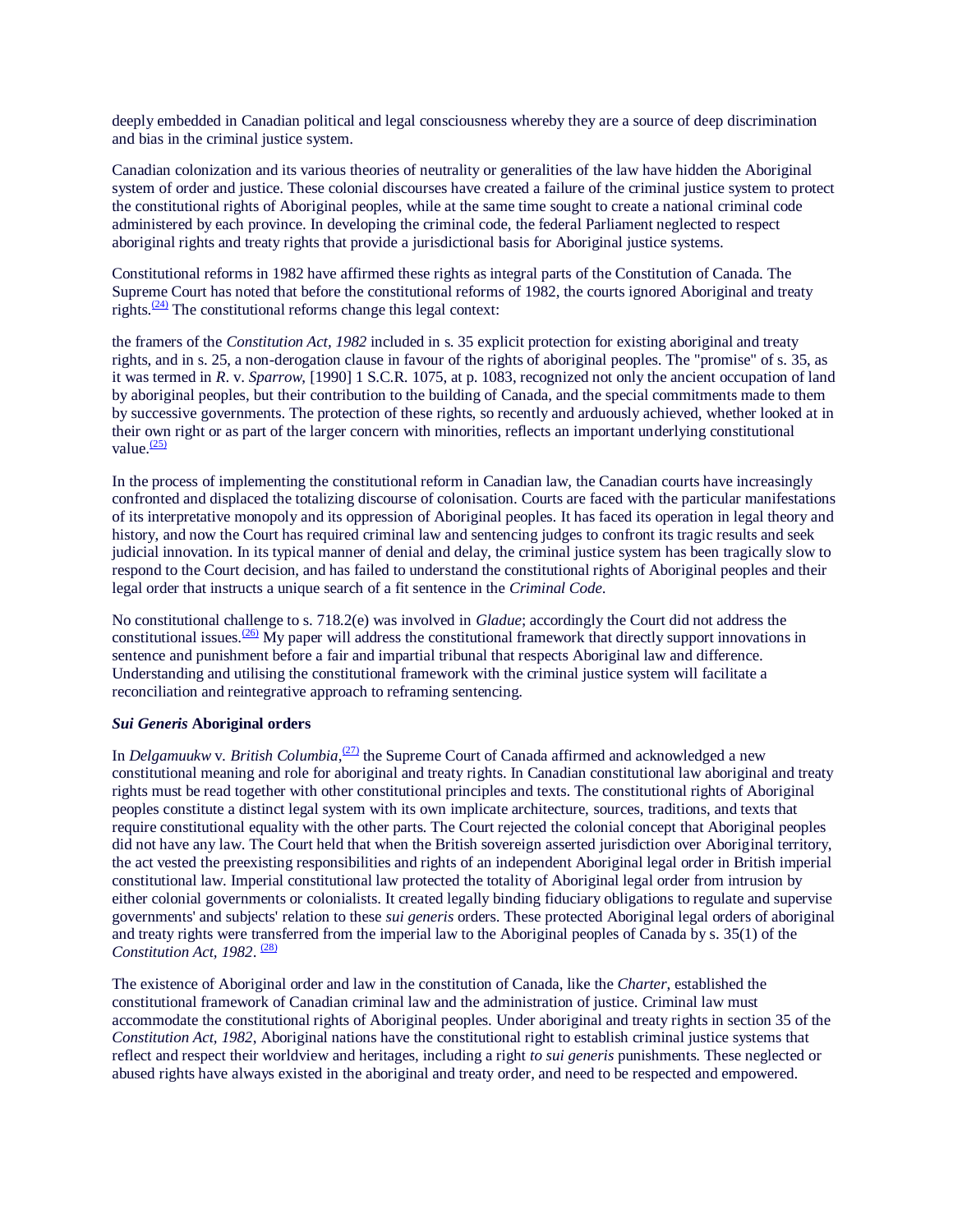The Supreme Court has affirmed Aboriginal order. Justice Heureux-Dubé in *Van der Peet* said directly: "it is fair to say that prior to the first contact with the Europeans, the Native people of North America were independent nations, occupying and controlling their own territories, with a distinctive culture and their own practices, traditions and customs."[\(29\)](http://http-server.carleton.ca/~mflynnbu/sociomoos/henderson.htm#N_29_) Also in *Van der Peet*, Justice McLachlin argued that the "golden thread" of British legal history was "the recognition by the common law of the ancestral laws and customs the Aboriginal peoples who occupied the land prior to European settlement."<sup>[\(30\)](http://http-server.carleton.ca/~mflynnbu/sociomoos/henderson.htm#N_30_)</sup> Justice Macfarlane for the British Columbia Court of Appeals confirmed that the rights and privileges conferred by Aboriginal law and factual occupation were unaffected by the Crown's acquisition of sovereignty.<sup>[\(31\)](http://http-server.carleton.ca/~mflynnbu/sociomoos/henderson.htm#N_31_)</sup> The Lamer Court held that if Aboriginal people were "present in some form" on the land when the Crown asserted sovereignty, their pre-existing right to the land in Aboriginal law "crystallized" as a *sui generis* Aboriginal title in British law.[\(32\)](http://http-server.carleton.ca/~mflynnbu/sociomoos/henderson.htm#N_32_)

British law created constitutional fiduciary duties in the sovereign to protection and safeguard existing Aboriginal legal order.<sup> $(33)$ </sup> To modify or limit these aboriginal rights the Court has required clear and plain intent and wording of the sovereign,  $(34)$  such as either a prerogative treaty or constitutional act.

The *sui generis* Aboriginal legal orders are contain in Aboriginal perspectives and traditions. Aboriginal perspectives are derived from Aboriginal knowledge and heritage. These perspectives define the nature of an Aboriginal peoples' their practices, customs, and legal traditions. They define how an Aboriginal peoples deliberately and communally resolved certain recurring problems, to other peoples, and their own livelihood. Their legal order is comprised of Aboriginal judgements, tacit and explicit, and reflective assent about how to live with the land and other people that defines their picture of humanity--who they are and who they ought to be- and their experiences. They are grounded on practical issues of recurring problems that were constantly refined, transformed and vindicated which created a complimentary order that revealed their humanity, shared kinship, sympathies, and altruism.

Aboriginal knowledge refers to the integrated body of knowledge that covers all aspects of life. It is dynamic and cumulative, and stored in heritage by Aboriginal language, memories and ceremonies; learned and expressed in the oral and symbolic traditions of the peoples that informs Aboriginal law. These multi-layered relationships are the basis for maintaining legal, social, economic, and diplomatic relationships--through sharing--with other peoples.

Aboriginal heritage is so intimately based on Aboriginal knowledge that often the terms are interchangeable. Many national and international definitions of Aboriginal or Indigenous knowledge or heritage stress the principle of its totality or holism and diverse modes. The *Report of the Royal Commission on Aboriginal Peoples* views Aboriginal knowledge:

as a cumulative body of knowledge and beliefs, handed down through generations by cultural transmission, about the relationship of living beings (including humans) with one another and their environment. $(35)$ 

The UN Special Rapporteur, Dr.-Mrs. Daes, has presented the best operational definition of Indigenous knowledge and heritage with the assistance of many Indigenous organisations and peoples. In her report on the protection of the heritage of Indigenous people, she pointed out that Indigenous knowledge and heritage is "a complete knowledge system with its own concepts of epistemology, philosophy, and scientific and logical validity."[\(36\)](http://http-server.carleton.ca/~mflynnbu/sociomoos/henderson.htm#N_36_) The Rapporteur further concluded that diverse elements of any Indigenous knowledge system "can only be fully learned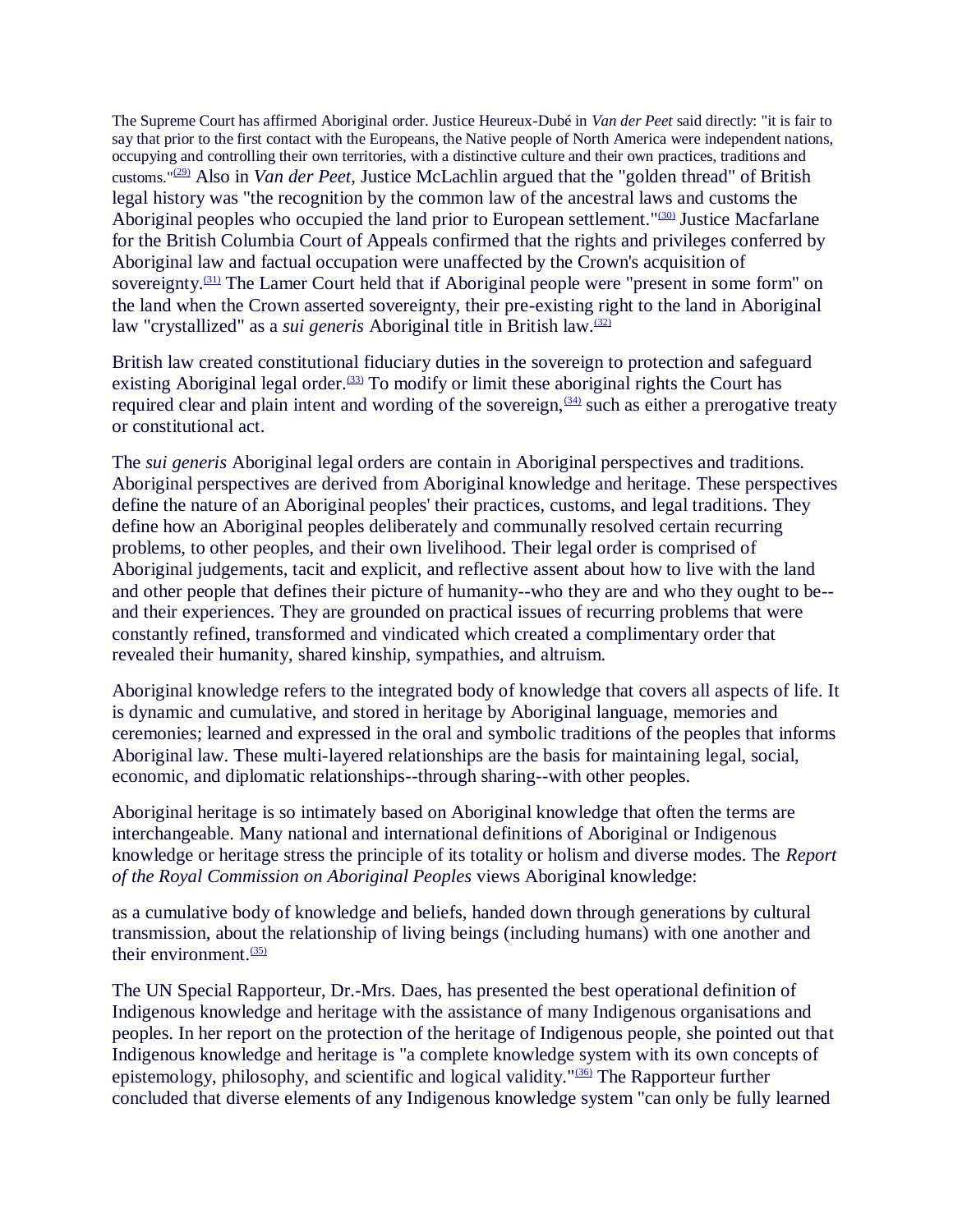or understood by means of the pedagogy traditionally employed by these peoples themselves, including apprenticeship, ceremonies and practices.  $\frac{1}{37}$  These insights were codified in the *Principles And Guidelines For The Protection Of The Heritage Of Indigenous Peoples* (1995) that merged the concepts of Indigenous knowledge and heritage into a definition of heritage. $(38)$ 

Similar to other cultural visions about law, an Aboriginal perspective or tradition contains a vision about the nature, role, and organization of law; as well as where values are and should be found, taught, applied, and perfected.<sup>[\(39\)](http://http-server.carleton.ca/~mflynnbu/sociomoos/henderson.htm#N_39_)</sup> As Professor Robert Cover wrote in "*Nomos* and Narrative":

A legal tradition […] includes not only a corpus juris, but also a language and a mythos- narratives in which the corpus juris is located by those whose wills act upon it. These myths establish the paradigms for behavior. They build relations between the normative and the material universe, between the constraints of reality and the demands of an ethic. These myths establish a repertoire of moves--a lexicon of normative action--that may be combined into meaningful patterns culled from meaningful patterns of the past. $(40)$ 

Aboriginal perspective places cultural values into Aboriginal legal order; in some cultures these legal traditions and ceremonies are indistinguishable from a legal system. Legal systems are viewed through its customs and rules. To understand them a judge has to know the sources of legal tradition, their relationship to vision or purposes.<sup>[\(41\)](http://http-server.carleton.ca/~mflynnbu/sociomoos/henderson.htm#N_41_)</sup> A comprehensive vision of a legal system is concerned with its legal tradition that creates its internal logic and interrelated concepts surrounding the rules--such as legal extension and penetration that define the boundaries of the system, the structures, actors, and processes that describe how it functions. $\frac{(42)}{2}$  $\frac{(42)}{2}$  $\frac{(42)}{2}$ 

These Aboriginal perspectives and their visions of law, order, and diplomacy created an international order in America before the assertion of British sovereignty. Aboriginal law incorporates customary standards and rules, canons of behaviour, and understandings of the world. Non-Aboriginal scholars have examined the Aboriginal worldview and its legal order in terms of an ideational order of reality, $\frac{(43)}{2}$  $\frac{(43)}{2}$  $\frac{(43)}{2}$  or cognitive orientation, or ethno-metaphysic, and primitive law. $\frac{(44)}{4}$  $\frac{(44)}{4}$  $\frac{(44)}{4}$ 

The Lamer Court explicitly emphasized the Aboriginal perspective includes, but is not limited to, their systems of law: $\frac{(45)}{2}$  $\frac{(45)}{2}$  $\frac{(45)}{2}$ 

the aboriginal perspective on the occupation of their lands can be gleaned, in part, but not exclusively, from their traditional laws, because those laws were elements of the practices, customs and traditions of aboriginal peoples […]. As a result, if, at the time of sovereignty, an aboriginal society had laws in relation to land, those laws would be relevant to establishing the occupation of lands which are the subject of a claim for aboriginal title. Relevant laws might include, but are not limited to, a land tenure system or laws governing land use. $\frac{(46)}{2}$  $\frac{(46)}{2}$  $\frac{(46)}{2}$ 

Under this test, Aboriginal perspective and law create many versions of occupation and use, and their uses are not depend upon foreign state law, proclamation or sovereign recognition.

In the past, one of the most difficult judicial tasks was ascertaining and understanding Aboriginal perspectives or "traditional evidence". Although Aboriginal perspectives may share many tendencies with the classic European theory of human nature, Aboriginal perspectives are distinct representation of human nature that are not separated from the ecology and do not have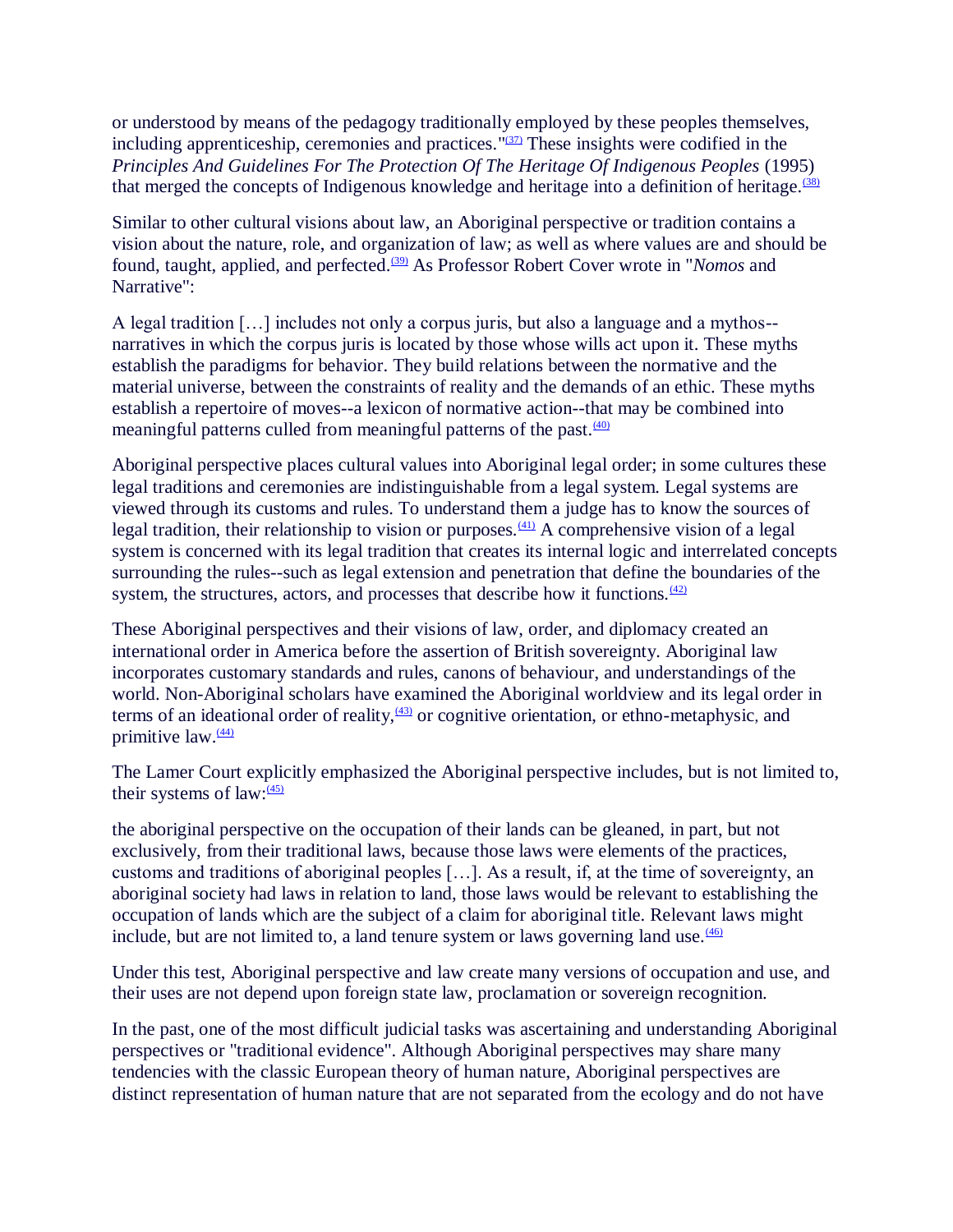to face the terror of separation by constructing artificial organization or human "culture"-- the antitheses of nature.

Both the Aboriginal orders and treaty orders are intimately related to Aboriginal worldviews and languages. Each Aboriginal legal order and worldview is expressed in the semantic structure of its language. Aboriginal peoples are experts with respect to their own perspectives, languages, and laws. The best evidence of the legal order will come from Aboriginal peoples' hearts and minds as contained in their language. $(47)$  Aboriginal languages provide judges with an introduction into these distinct relationships and recurring problems they have struggled with in creating their lives. Languages are the architectural source of intelligible order, law and freedom for those who inhabit them. Only in the context of Aboriginal language and ideas can Aboriginal law or "history" be studied, since vocabularies, metaphors, communication methods, styles, and discourses that encode values and frame understanding.

The Court recognized this interrelatedness and held if, at the time of sovereignty, an Aboriginal nation or society had a legal regime, tradition or laws in relation to land, those laws would be relevant to establishing constitutional rights of the Aboriginal peoples. $\frac{(48)}{8}$  $\frac{(48)}{8}$  $\frac{(48)}{8}$  In determining the Aboriginal perspectives and law, a comparative law and transcultural analysis is appropriate since "one culture cannot be judged by the norms of another and each must be seen in its own terms".<sup>[\(49\)](http://http-server.carleton.ca/~mflynnbu/sociomoos/henderson.htm#N_49_)</sup> The Dickson Court stated that in analysing aboriginal rights in s. 35(1) "It is [...] crucial to be sensitive to the Aboriginal perspective itself on the meaning of the rights at stake". $(50)$ 

Canadian judges must recognize that when the British sovereign asserted authority over Aboriginal lands, British imperial constitutional law and common laws recognized and affirmed Aboriginal perspectives, practices and law as part of the rule of law. If Aboriginal perspectives are a valid source of aboriginal rights to the land itself, they must also be the source of jurisdiction over all activities on the land and a *sui generis* body of practices or rules that regulated these activities.[\(51\)](http://http-server.carleton.ca/~mflynnbu/sociomoos/henderson.htm#N_51_) The courts must recognize and affirm these *sui generis* constitutional rights, they cannot pretend that Aboriginal society had no law.

These *sui generis* legal order of aboriginal rights are compatible with the common law traditions where customs and practices create the rules and with the legal positive convention that rules govern practices. $\frac{(52)}{2}$  $\frac{(52)}{2}$  $\frac{(52)}{2}$ 

## **Treaty orders**

In British North America many treaties establish the right of Aboriginal nations and tribe to continue their legal order and to administer justice system. These treaty rights are related to, but should not be confused with, the inherent aboriginal rights. Treaty rights are imperial laws with written reconciliation of Aboriginal law and British law, similar to positive laws, which establish the constitutional jurisdiction between the British sovereign and Aboriginal nations and tribes.

These prerogative treaties created the cooperative constitutional system of law and government in the Aboriginal territories. Most treaties established shared territorial jurisdiction between the application of Aboriginal law and British law in controversies or differences between British and Indians. For example, the written text of a 1664 treaty between the sovereign and the Haudenosaunee, for instance, provided for the punishment of transnational crimes and recognized the mutual jurisdiction of each party over such crimes committed by its subjects or peoples under its protection. [\(53\)](http://http-server.carleton.ca/~mflynnbu/sociomoos/henderson.htm#N_53_)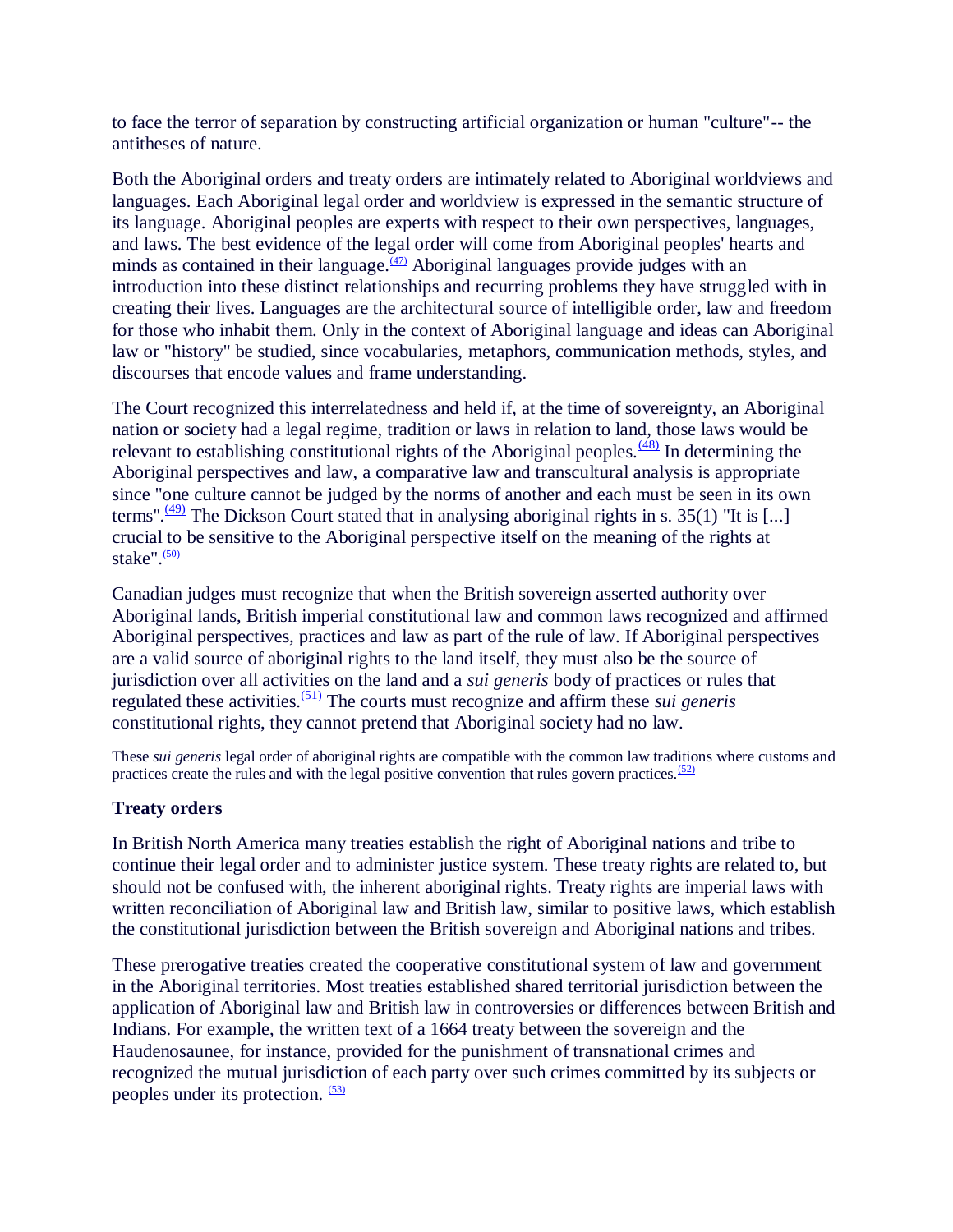In Atlantic Canada, the Georgian treaties with the Míkmaw nation and their allies, the British sovereign affirmed the existence of the Aboriginal legal order and recognized the need to place limits on the British legal system. <sup>[\(54\)](http://http-server.carleton.ca/~mflynnbu/sociomoos/henderson.htm#N_54_)</sup> These treaties created dual legal orders based on system of personal jurisdiction, rather than territorial jurisdiction. For example, the *Wabanaki Compact, 1725* provided that "no private Revenge shall be taken" by either the Wabanaki or the British. Instead, both agreed to submit any controversies, wrongs or injuries between their peoples to His Majesty's Government for "Remedy or induse[sic] there of in a due course of Justice".<sup>[\(55\)](http://http-server.carleton.ca/~mflynnbu/sociomoos/henderson.htm#N_55_)</sup> These terms illustrated the need for a vision of order that both validated each legal system and integrated consensual norms for harmony in the future.

The terms of the treaties prevented a treaty Wabanaki or its allies from asserting Aboriginal law over a British subject that offended their people. British law governed the British settlers in all their conduct. Aboriginal law applied to controversies between "Indians". The treaty terms allowed controversies between British settlers and the Wabanaki to be settled by His Majesty's law and tribunals.

In the 1726 ratification to the Wabanaki Compact, the Míkmaq district chiefs extended and clarified their personal jurisdiction over their people in the British settlement. They took responsibility for "any robbery or outrage" in the British reserves. They expressly promised to make satisfaction and restitution to the "parties injured." This extended the Aboriginal law of the Míkmaq to Mikmaw behavior within the new British settlements. When British peoples alleged that a Míkmaw robbed or committed an outrage against any British person or property even if it happened in the settlements, Mikmaw law applied rather than British law. In all other cases between the peoples, the Mikmaw chiefs agreed to apply for redress according to British law.

The *Míkmaw Compact, 1752* continued these promises.<sup>[\(56\)](http://http-server.carleton.ca/~mflynnbu/sociomoos/henderson.htm#N_56_)</sup> The Grand Chief and Delegates, however, explicitly clarified the processes of law. They specifically limited the scope of the British law in any controversy between British and Míkmaq to His "Majesty's Courts of Civil Judicature".<sup>[\(57\)](http://http-server.carleton.ca/~mflynnbu/sociomoos/henderson.htm#N_57_)</sup> The terms of the treaty established the retraction of the Míkmaq's consent to British criminal legal remedies and political solutions. This reflects the Míkmaq abhorrence of state-imposed violence as proper punishment that is British policy and criminal law. They rejected the British idea of law as power for an ideal of shared civil meanings and private wrong. In this manner they attempted to harmonize British law with their traditions.

The terms of these compacts and treaties affirmed the First Nations' capacity to tolerate legal autonomy and dual jurisdictions. Within their reserved territory and the British coastal settlements there was accommodation between two distinct and self-preferential legal orders. Neither community could pretend a unitary legal system existed. Each community had the liberty and capacity to create and interpret law within their space, and to create harmony between the two cultures. The terms of the treaties established the consensual rules that validated and legitimized boundaries and bridges between the people and their conventions. These principles resonated in the prerogative treaties and they made explicit that more than one system of law applies.

Similarly, the Victorian treaties included jurisdictional promises by Aboriginal nations and tribes to maintain "peace and good order" in the ceded land among all peoples. These provisions continued the vested pre-existing Aboriginal laws regarding land and people (which arose from the British sovereign asserting jurisdiction over their land) as imperial constitutional law. They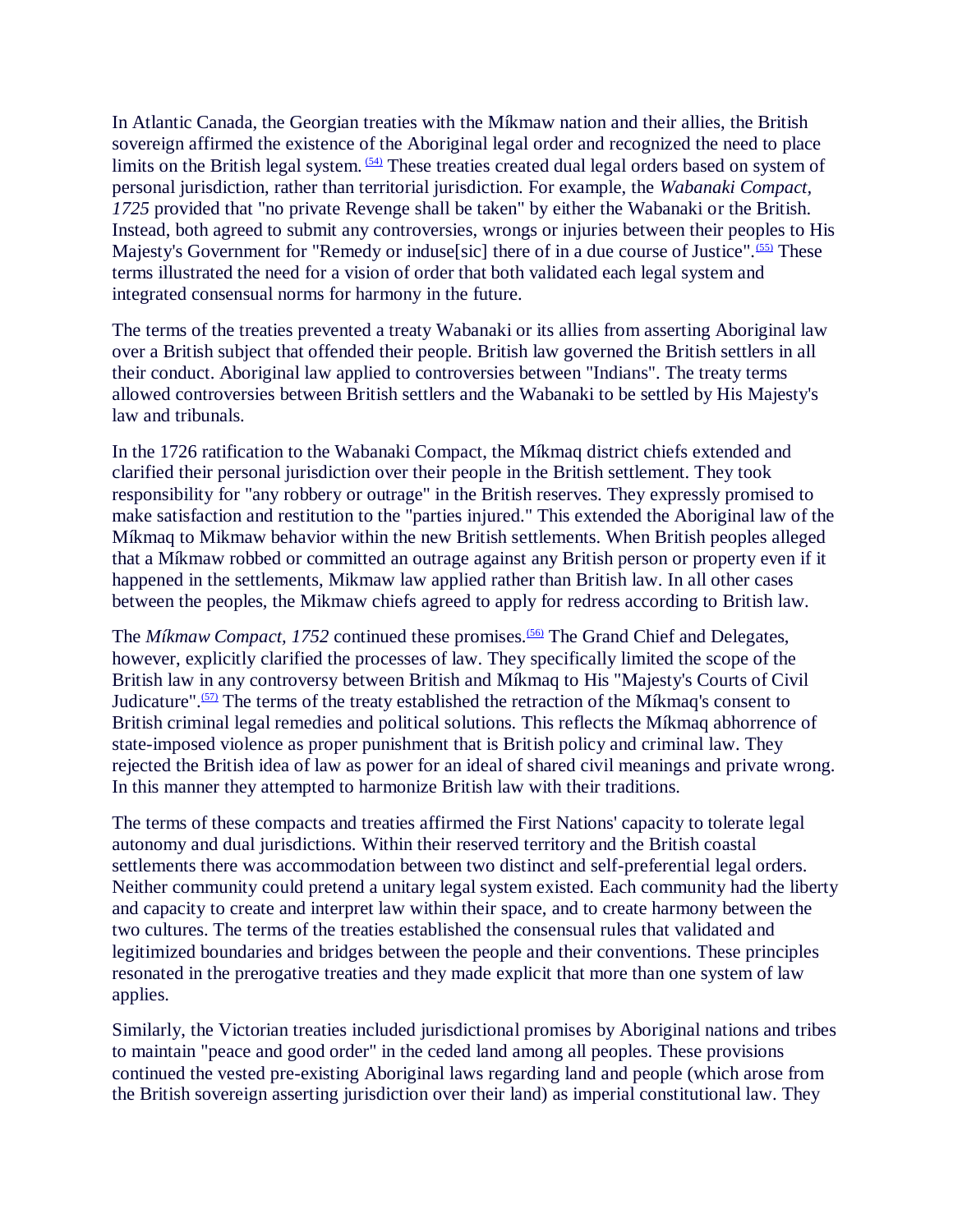affirm and continue the inherent aboriginal right of jurisdiction over Indians to the Chiefs and Headmen<sup>[\(58\)](http://http-server.carleton.ca/~mflynnbu/sociomoos/henderson.htm#N_58_)</sup> throughout the ceded land at the request of the Crown.<sup> $(59)$ </sup> Aboriginal authority to govern the ceded land is an inviolable and a vested prerogative right. $(60)$ 

The Victorian treaties affirmed their chiefs' authority to strictly observe the treaty, to respect, obey and abide by the law.[\(61\)](http://http-server.carleton.ca/~mflynnbu/sociomoos/henderson.htm#N_61_) The treaty chiefs specially promised to "aid and assist the officers of Her Majesty in bringing to justice and punishment any Indian offending against the stipulations of this treaty, or infringing the laws in force in the country so".  $(62)$  These written provisions did not require any association with the imperial Crown. The British sovereign affirmed the Chief would exercise authority (that is similar to British law concept of Attorney Generals and other officers of Her Majesty) in issues of justice and punishment in the ceded territory.

These treaty articles are of no less constitutional authority in North America than the original grants of the King's prerogative authority to the courts, the House of Lords and the House of Commons in England.<sup> $(63)$ </sup> Both the treaty article and the sovereign's delegations to responsible government are exercised in different contexts and territories but have the same imperial constitutional significance. The treaty article is similar to the "Peace, Order, and good Government clause" in section 91 of the Constitution Act,  $1867\frac{64}{100}$  which gives residual authority to the federal government.

The prerogative treaty order was a separate constitutional realm from imperial Parliament. These foreign jurisdictions of the Crown treaties were also a separate realm from the colonial assemblies over the immigrants created by the Crown-in-Parliament,[\(65\)](http://http-server.carleton.ca/~mflynnbu/sociomoos/henderson.htm#N_65_) which ended prerogative authority over the British subjects.<sup>[\(66\)](http://http-server.carleton.ca/~mflynnbu/sociomoos/henderson.htm#N_66_)</sup> These derivative governmental bodies had no constitutional capacity to extinguish or modify vested prerogative rights in treaty order since these rights continued as a distinct part of the constitutional or public law of Great Britain.<sup> $(67)$ </sup>

## **Affirm and Recognizing Sui Generis Punishments**

The constitution of Canada entrenches the most sacred principles upon which a country is founded, and upon which its elected representatives dare not trespass. The constitution of Canada creates the singular law based on a respect for diversity. Its core of shared rights and values was intended to bind Canadians together and inoculate them against the centrifugal forces of language and against the divisive legacy of colonialism.

In 1982, Canadian leaders negotiated a *Charter of Rights and Freedoms* for the express purpose of clarifying what it means to be Canadian, and s. 35 of the *Constitution Act, 1982* to clarify the rights and meaning of Aboriginal peoples of Canada.

The *Constitution Act, 1982* has reconciled Aboriginal peoples with constitutional supremacy, the structural division of the imperial sovereignty. Aboriginal and treaty rights are now vested in the Aboriginal peoples of Canada. Within the constitutional interpretative principles, in Justice McLachlin's words, no part can be "abrogated or diminished"<sup>683</sup> relative to any other parts. Chief Justice Lamer explained that the "symbiosis" constitutional analysis: "[n]o single principle can be defined in isolation from the others, nor does any one principle trump or exclude the operation of any other."[\(69\)](http://http-server.carleton.ca/~mflynnbu/sociomoos/henderson.htm#N_69_) Under section 52(1) of the *Constitution Act, 1982*, Aboriginal and treaty rights are integral parts of constitutional supremacy and federal and provincial law must be consistent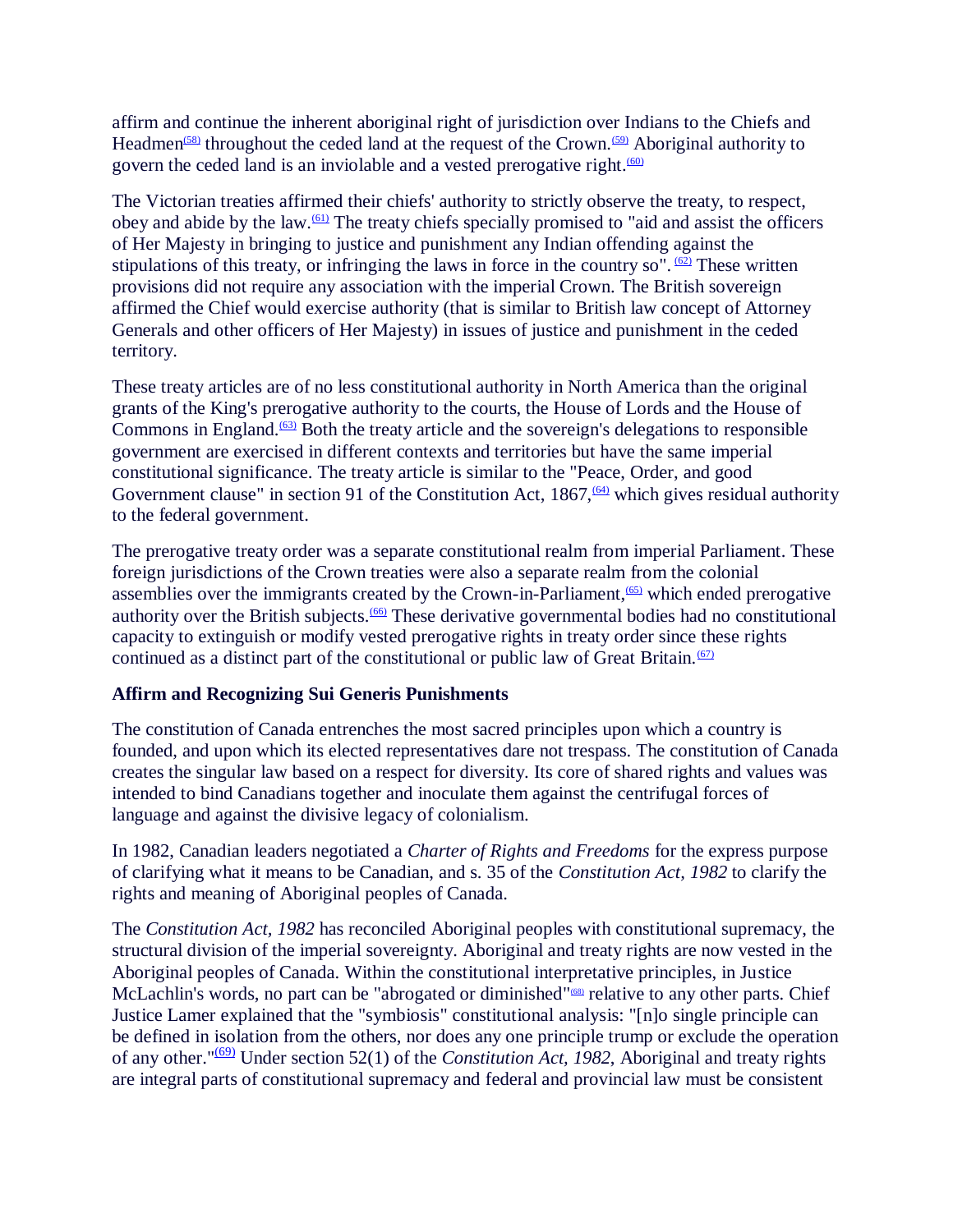with them, including federal criminal law.  $\frac{(70)}{20}$  $\frac{(70)}{20}$  $\frac{(70)}{20}$  The protection of these rights reflects an important "underlying constitutional value". $\frac{(71)}{2}$  $\frac{(71)}{2}$  $\frac{(71)}{2}$ 

Section 35(1) of the *Constitution Act, 1982* prevents legislative powers from unjustifiably infringing on aboriginal and treaty rights. Section 25 of the *Charter* mandates that courts may not interpret the individual *Charter* rights as derogating or abrogating any constitutional rights or "other rights" of Aboriginal peoples. Section 27 of the *Charter* acknowledges that judges must interpret the right to a fair trial and individual rights in a manner that is consistent with the preservation and enhancement of the multicultural heritage of Canadians.<sup>[\(72\)](http://http-server.carleton.ca/~mflynnbu/sociomoos/henderson.htm#N_72_)</sup> In the colonial legal legacy, law makers or law appliers in the colonial era have not respected them; they simply ignored them or made them inferior to the statute laws or interpreted them in a self-serving way. These avoidances of the constitutional rights of Aboriginal peoples of Canada have created the failure of the criminal justice system and its jurispathic legal tradition and consequences. The Court noted in *Sparrow* that "there can be no doubt that over the years the rights of the Indians were often honoured in the breach".  $(73)$  The federal and provincial legislative have not reformed the existing criminal justice system in accordance with the constitutional rights of Aboriginal people or even made this issue a priority.

Under constitutional supremacy and the rule of law, judges are held to the highest standards of impartiality. In *R.D.S.* v. *Queen* [1997] Justice Cory states:

A system of justice, if it is to have the respect and confidence of its society, must ensure that trials are fair and they appear to be fair to the informed and reasonable observer. This is a fundamental goal of the justice system in any free and democratic society. $\frac{(74)}{(74)}$  $\frac{(74)}{(74)}$  $\frac{(74)}{(74)}$ 

Sections 7 and 11(d) of the *Canadian Charter of Rights and Freedoms* have expressly anchored in the constitution of Canada the right to trial by an impartial tribunal.<sup> $(75)$ </sup> All adjudicators owe a duty of fairness to the Aboriginal parties who must appear before them.<sup> $(76)$ </sup> To fulfil this duty, they must simultaneously be and appear to be unbiased. $\frac{(77)}{10}$  $\frac{(77)}{10}$  $\frac{(77)}{10}$  Fairness and impartiality must be both subjectively present and objectively displayed to the informed and reasonable observer. If the words or actions of a presiding judge give rise to a reasonable apprehension of bias to the informed and reasonable observer, this will render the trial unfair. $\frac{(78)}{(2)}$  $\frac{(78)}{(2)}$  $\frac{(78)}{(2)}$ 

Judicial impartiality is "a state of mind or attitude of the tribunal in relation to the issue and the parties in a particular case." $(79)$  The state of mind of a fair and impartial adjudicator is defined as disinterest in the outcome, meaning that she or he is open to persuasion by the evidence and submission.<sup>[\(80\)](http://http-server.carleton.ca/~mflynnbu/sociomoos/henderson.htm#N_80_)</sup> Bias has an attitudinal and behavioural component. $\frac{(81)}{81}$  $\frac{(81)}{81}$  $\frac{(81)}{81}$  A biased or partial adjudicator is one who is in some way predisposed to a particular result, or who is closed with regard to a particular issue.<sup>[\(82\)](http://http-server.carleton.ca/~mflynnbu/sociomoos/henderson.htm#N_82_)</sup> This state of mind has been considered a "leaning inclination, bent or predisposition toward one side or another or a particular result" or "preconceived biases" that affect the decision, or a closed judicial mind.<sup>[\(83\)](http://http-server.carleton.ca/~mflynnbu/sociomoos/henderson.htm#N_83_)</sup>

The Court decision in *R.D.S.* holds that judges must be particularly sensitive to the need to be fair to all heritages, races, religions, nationality, and ethnic origins.<sup>[\(84\)](http://http-server.carleton.ca/~mflynnbu/sociomoos/henderson.htm#N_84_)</sup> Justice McLachlin stressed in *Williams* that these racial assumptions:

shape the daily behaviour of individuals, often without any conscious reference to them. In my opinion, attitudes which are engrained in an individual's subconscious, and reflected in both individual and institutional conduct within the community, will prove more resistant to judicial cleansing than will opinions based on yesterday's news and referable to a specific person or event. $(85)$ 

In 1984 in *Simon* v. *The Queen* Chief Justice Dickson rejected existing precedents that reflected the "biases and prejudices" of the colonial era in legal history.<sup>[\(86\)](http://http-server.carleton.ca/~mflynnbu/sociomoos/henderson.htm#N_86_)</sup> In *Sparrow*, the Supreme Court rejected the existing precedents as controlling the context of constitutional rights of the Aboriginal peoples, and renounced "the old rules of the game under which the Crown established courts of law and denied those courts the authority to question sovereign claims made by the Crown." $\frac{(87)}{81}$  $\frac{(87)}{81}$  $\frac{(87)}{81}$  Also, in *Sparrow* the Court rejected the Crown's arguments that aboriginal rights can be extinguished by federal Acts or regulations; instead it stated that historical statutory or regulatory control of an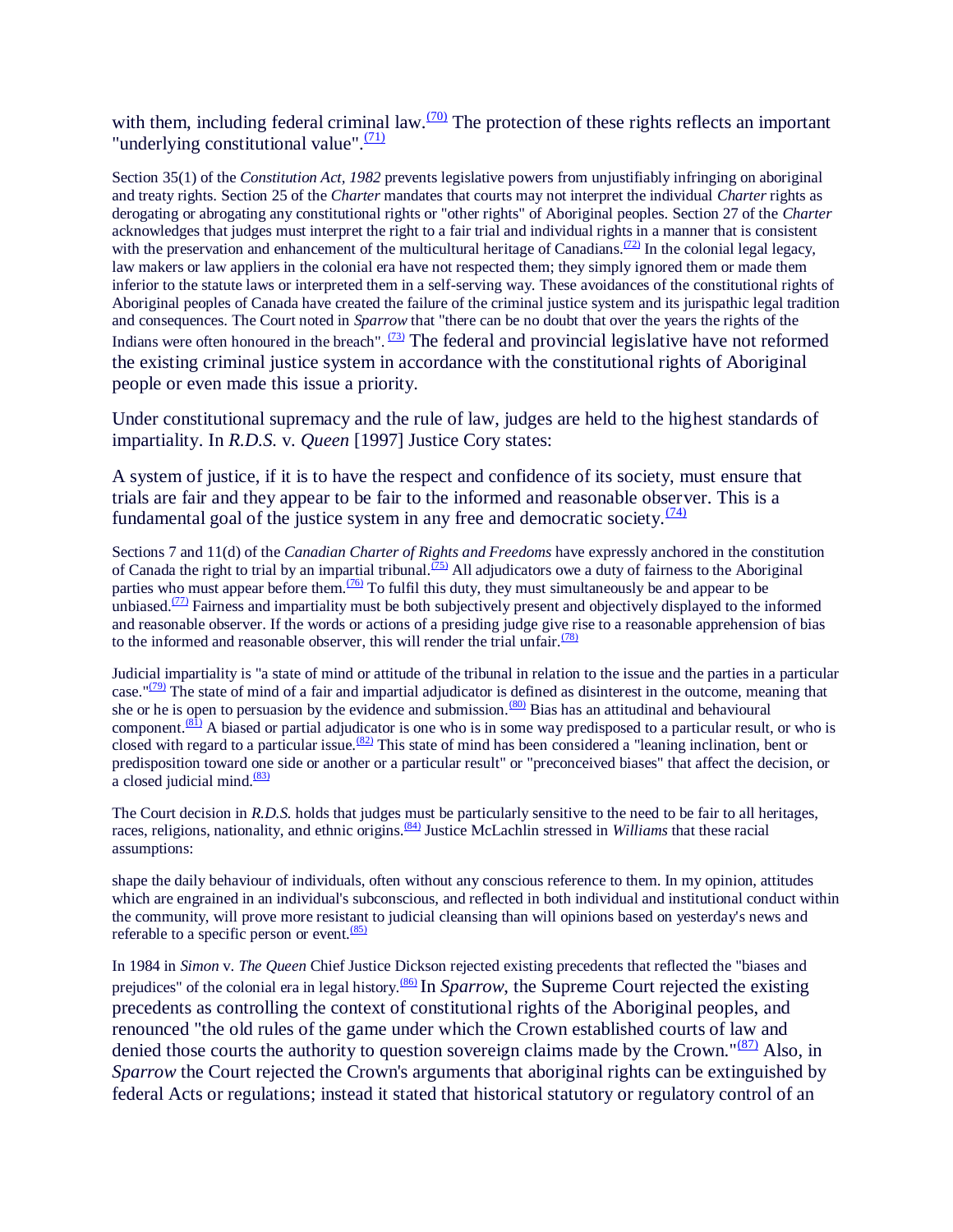aboriginal right does not mean that the right is extinguished, even if the control is exercised in "great detail".<sup>[\(88\)](http://http-server.carleton.ca/~mflynnbu/sociomoos/henderson.htm#N_88_)</sup> It interpreted "existing" aboriginal rights as unextinguished by clear and plain intent and wording of the sovereign, and interpreted them with flexibility to permit their evolution over time. $\frac{(89)}{89}$  $\frac{(89)}{89}$  $\frac{(89)}{89}$  This should apply to the relations between the Aboriginal order of aboriginal and treaty rights to the federal Criminal Code and the provincial administration of justice. The British sovereign did not impose British law on Aboriginal peoples; the colonizers and their legislative assemblies overextended criminal law to Aboriginal peoples, ignored their aboriginal and treaty rights, and create systemic discrimination in the criminal justice system.

Within the existing aboriginal and treaty rights in the constitution of Canada are *sui generis* concepts of punishment and sentencing that must be respected by fair and impartial courts. Aboriginal concepts of punishments are a legitimate part of the complex postcolonial structure of Canada and should not be ignored or minimized. Aboriginal peoples and communities have used the law as an instrument for obtaining and protecting their rights both as individuals and as peoples. Aboriginal peoples have succeeded in becoming Canadian judges and lawyers and are comfortable with Canadian law. However, we also recognize the continuing tragedy of imposing colonial laws on Aboriginal peoples, the affects of systemic discrimination, a need to displace these colonial laws with constitutional principles, and to use justice as a form of healing and restoration for Aboriginal peoples.

Remedies for such systemic discrimination in the criminal justice system against Aboriginal offenders as illustrated in section 718.2(e) have a solid constitutional foundation. The preservation and enhancement of Aboriginal heritage, with the judicial duty to create fit sentences for Aboriginal offenders, require the courts and its actors to interrogate the existing theory of punishment and to grasp the issue of punishment in Aboriginal law. Aboriginal concept of punishment and sentencing cannot be presumed to be incommensurable with Canadian legal pluralism--that is an old colonial myth.

Sentencing innovations are beginning to be explored by the judges. These innovations have a constitutional right to exist and be implemented. In the process, the criminal justice system will need the cooperation of Aboriginal Elders, judges, lawyers and in combinations with Aboriginal leaders for informing the courts of sui generis sentencing and punishment. The judiciary must begin a dialogue with Aboriginal Elders to grasp Aboriginal law and its view of sentencing wrongdoers. They may not provide ready-made answers to difficult questions but they hold a large part of the answers to the required innovations on restorative justice and rehabilitation of Aboriginal offenders.

Additionally, the creation of an Aboriginal Attorney General would create the ability to renew the *sui generis* administration of Aboriginal justice system, research ways of eliminating all form of discrimination in the system, and changing punishment for Aboriginal peoples and creating a reintegrative and restorative approaches. These innovations would create systemic reform and healing among Aboriginal peoples. This would soften the existing Aboriginal perception of the predatory jurisdiction of the failed provincial criminal justice systems over Aboriginal peoples.

1. Research Director, Native Law Centre of Canada, College of Law, University of Saskatchewan. Guidance provided by *ababinilli*, *máheóo*, and *niskam*, although I assume full responsibility for interpretation.

### 2. *Re Reference by the Governor General in Council Concerning Certain Questions Relating to the Secession of Quebec from Canada*, [1998] 2 S.C.R. 217, at para. 85.

3. April 17, 1982, Part II, Schedule B, *Canada Act, 1982*, c. 11 (U.K.)

4. *Gladue* v. *The Queen [1999] 1 S.C.C. 688* at para. 62. There was no constitutional challenge to s. 718.2(e) in these proceedings, and accordingly the Court did not address the constitutional issues.

5. Canada, Indian and Northern Affairs, *Indians and the Law* (Ottawa: Canadian Corrections Association and the Department of Indian and Northern Affairs, 1967); Law Reform Commission of Canada, *Report No. 34, Aboriginal Peoples and Criminal Justice: Equality, Respect and the Search for Justice* (Ottawa: The Law Reform Commission of Canada, 1991*)*; Nova Scotia, *Royal Commission on the Donald Marshall Jr. Prosecution* (Halifax: The Commission,1989); Ontario, *Report of the Osnaburgh/Windigo Tribal Council Justice Review Committee* (Ontario: The Committee, 1990*);* Manitoba, *Report of the Aboriginal Justice Inquiry of Manitoba* (Winnipeg: Queen's Printer,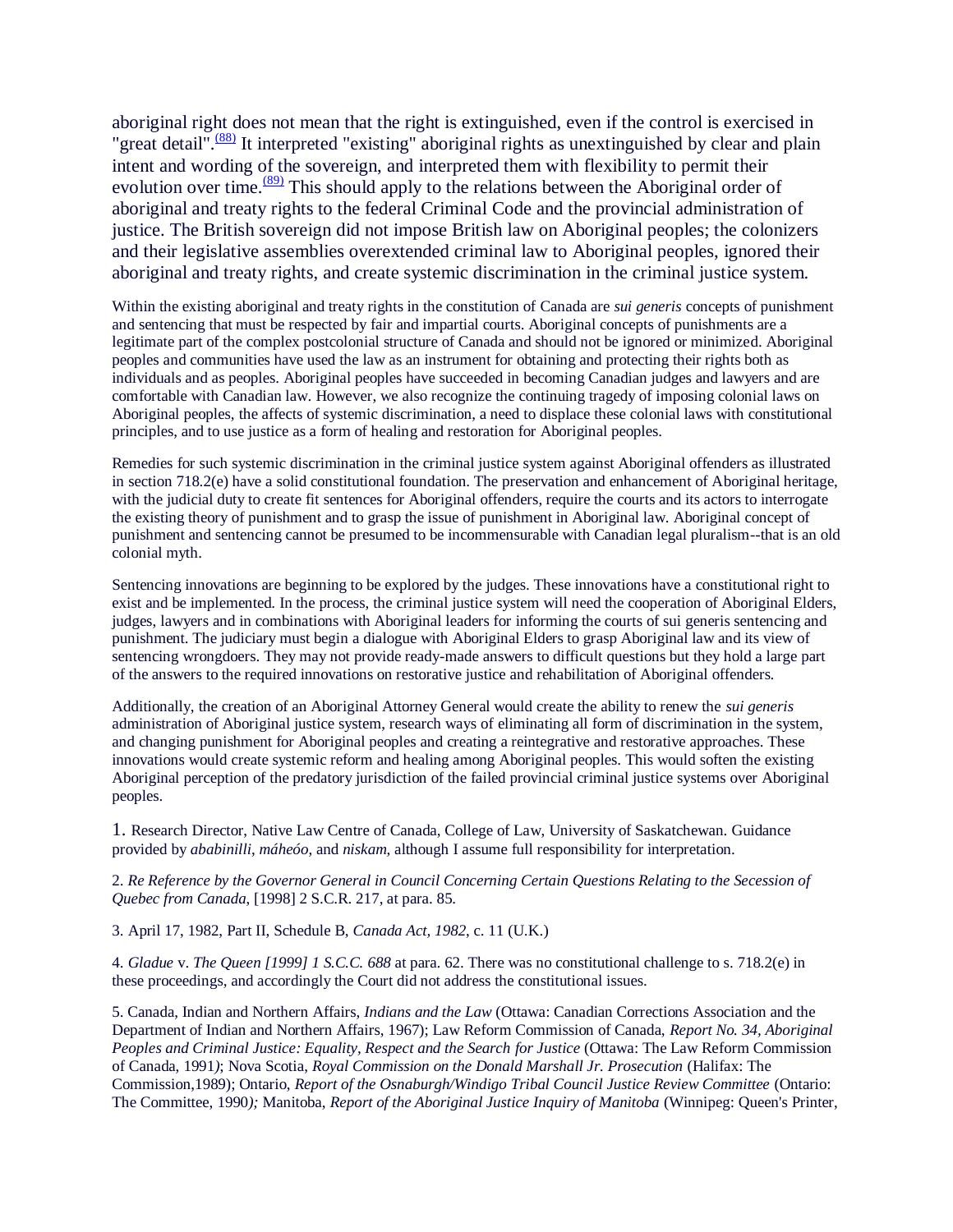1991); Alberta, *Justice on Trial: Report of the Task Force on the Criminal Justice System and Its Impacts on the Indian And Métis People of Alberta* (Edmonton: the Task Force, 1991); Saskatchewan, *Report of the Saskatchewan Indian Justice Review Committee* (Saskatoon: The Committee,1992*);* British Columbia, *Report on the Cariboo-Chilcotin Aboriginal Justice Inquiry* (Victoria: The Inquiry 1993); Québec, *Justice for and by the Aboriginals: Report and Recommendations of the Advisory Committee on the Administration of Justice in Aboriginal Communities, submitted to the Minister of Justice and the Minister of Public Security* (Québec: Advisory Committee on the Administration of Justice in Aboriginal Communities, 1995); Canada, *Bridging the Cultural Divide: A Report on Aboriginal People and Criminal Justice in Canada* (Ottawa: Minister of Supply and Services Canada, 1996).

6. "Final Statement of the Canadian Ministers of Justice" (Justice Ministers' Conference, Ottawa, March 24, 1994) [unpublished].

7. See Jeremy Webber, "Relations of Force and Relations of Justice: The Emergence of Normative Community Between Colonists and Aboriginal Peoples" (1995) 33 Osgoode Hall L.J. 623; M. Jackson, "Locking Up Natives in Canada" (1988-89), 23 U.B.C. L. Rev. 215 (article originally prepared as a report of the Canadian Bar Association Committee on Imprisonment and Release in June 1988), at pp. 215-16.

8. Solicitor General of Canada, Consolidated Report, *Towards a Just, Peaceful and Safe Society: The Corrections and Conditional Release Act -- Five Years Later* (1998), at pp. 142-55.

9. Jackson, Locking Up Natives, *supra* note 6, Solicitor General of Canada, Consolidated Report, *Towards a Just, Peaceful and Safe Society: The Corrections and Conditional Release Act -- Five Years Later* (Ottawa: Solicitor General, 1998), at pp. 142-55; Canadian Centre for Justice Statistics, Adult Correctional Services in Canada, 1995- 96 (1997), at p. 30.

10. *Gladue*, *supra* note 3 at 60.

11. *Ibid.* at para. 61. The Court stated " It is clear that sentencing innovation by itself cannot remove the causes of aboriginal offending and the greater problem of aboriginal alienation from the criminal justice system. The unbalanced ratio of imprisonment for aboriginal offenders flows from a number of sources, including poverty, substance abuse, lack of education, and the lack of employment opportunities for aboriginal people. It arises also from bias against aboriginal people and from an unfortunate institutional approach that is more inclined to refuse bail and to impose more and longer prison terms for aboriginal offenders. There are many aspects of this sad situation which cannot be addressed in these reasons," *ibid*. at para. 65

12. *R.* v. *Williams*, [1998] 1 S.C.R. 1128 at para. 58.

- 13. *Gladue*, *supra* note 3 at para. 64.
- 14. *Ibid.* at paras. 33 and 34.

15. *Criminal Code*, R.S.C., 1985, c. C-46, s. 718 [am. 1997, c. 23, s. 17]

- 16. *Gladue*, *supra* note 3 at para. 64-65.
- 17. *Ibid.* at para. 87
- 18. *Ibid.* at para. 91
- 19. *Ibid.* at para. 90.
- 20. *Ibid*. at para. 33
- 21. *Ibid.* at para. 66.
- 22. *Ibid.* at para. 68.
- 23. *Ibid.* at para. 68.

24. *R*. v. *Sparrow*, [1990] 1 S.C.R. 1075 at 1103-5, [hereinafter *Sparrow* ].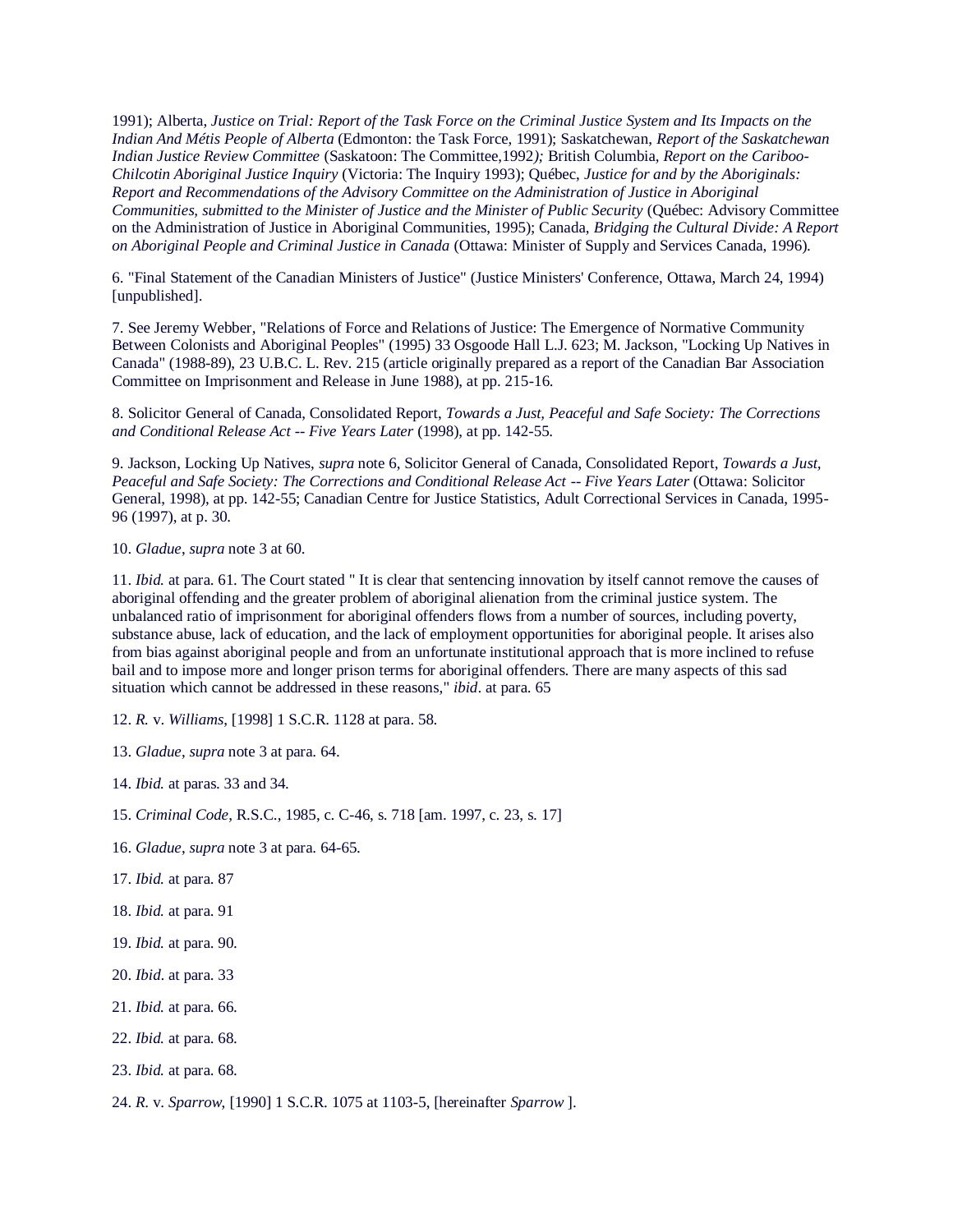25. *Quebec Secession Reference, supra* note 1 at para. 82.

26. *Gladue*, *supra* note 3 at para. 87.

27. *Delgamuukw v. British Columbia* [1997] 2 S.C.R. 1010 .

28. *R.* v. *Secretary of State for Foreign and Commonwealth Affairs, Ex rel. Indian Association of Alberta*, [1981] 4 C.N.L.R. 86, [1982] 1 Q.B. 892, 2 All E.R. 118, at 128-129 Lord Denning, M.R., May L.J. and Kerr L.; see also P.W. Hogg, *Constitutional Law of Canada,* 2nd ed. (Toronto: Carswell, 1985) at 215-17.

29. *Ibid.* at paras. 106; *Calder* v. *Attorney-General of British Columbia*, [1973] S.C.R. 313 at 328, Hall J.; *R.* v. *Sioui*, [1990] 1 S.C.R. 1025 at 1053, 3 C.N.L.R. 127, Lamer J. as he then was.

30. *R.* v. *Van der Peet*, [1996] 2 S.C.R. 507 at para. 263.

31. *Ibid.* para. 46, citing Brennon J., *Mabo, supra* note 23 at 51. McFarlane erroneously declared that the Aboriginal peoples had an "unextinguished non-exclusive aboriginal rights which have received the protection of common law, and which now receive protection as existing aboriginal rights under s. 35(1) of the *Constitution Act, 1982*. " He characterized these rights as "other than a right of ownership or property rights...[and] may be described as sui generis rights in land. [...] Their characteristics may vary depending upon the particular context in which the rights are said to exist, and having regard to specific fact situations,." *ibid.* at para. 263. See also Justice Wallace states "an enforceable [Aboriginal] right, as against European settlers, came only with the protection which was extended to aboriginal rights by the adjusted common law, *ibid.* at paras. 381-84, 400.

32. *Delgamuukw*, *supra* note 26 at para. 145.

33. *Ibid.* at paras. 174, 176, 178*Sparrow*, *supra* note 23 at 1108, 1114; *Guerin* v. *The Queen,* [1984] 2 S.C.R. 335.

34. *Ibid.* at para. 180; *Sparrow*, *supra* note 23 at 1099; *Delgamuukw*, *ibid.* (Court of Appeal) at 470, 523 per Macfarlane JA at 480 per Taggart JA, 595 per Wallace JA, 753 per Hutcheon JA, 633, 670 per Lambert, JA.

35. Canada, *Final Report of the Royal Commission on Aboriginal Peoples*, vol. 4 (Ottawa: Minister of Supply and Services, 1995) at 454 [hereinafter RCAP]. See also, Inuit Circumpolar Conference, *A Report of Findings: The Participation of Indigenous Peoples and the Application of their Environmental and Ecological Knowledge in the Arctic Environmental Protection Strategy,* vol. 1 (Ottawa: Indian and North Affairs, Canada, 1993) at 27-37.

36. Sub-Commission on Prevention of Discrimination and Protection of Minorities, Commission on Human Rights, United Nations Economic and Social Council, *Preliminary Report of the Special Rapporteur, Protection of the Heritage of Indigenous People,* UN ESC, UN Doc. E/CN.4/Sub.2/1994/31 (1994) at para. 8.

#### 37. *Ibid.*

38. *United Nations Guidelines for the Protection of the Heritage of Indigenous Peoples,* G.A.Res.95-12808 (E), UN GAOR, 40th Sess., UN Doc. E/CN.4/Sub. 2/1995/3, (1995) at paras. 12-13 at 6.

39. J.H. Merryman, *The Civil Law Tradition: An Introduction to the Legal System of Western Europe and Latin America* (Stanford, Calif.: Stanford University Press, 969); Harold Berman*, Law and Revolution: The Formation of the Western Legal Tradition* (Cambridge, Mass.: Harvard University Press, 1983); J.C. Smith and D.N. Wiesstub, *The Western Idea of Law* (Scarborough, Ont.: Butterworths, 1983); M.A. Glendon, M.W. Gordon, C. Osakwe, *Comparative legal traditions : text, materials, and cases on the civil law, common law, and socialist law traditions with special reference to French, West German, British, and Soviet law* (St. Paul, Minn. : West Pub. Co., 1985). Most Eurocentric writing take a anthropological context and approach to studying Aboriginal ('primitive" or traditional) law, A Hoebel and K, Llewellyn, *The Cheyenne Way, Conflict and Case Law in Primitive Jurisprudence* (Norman, University of Oklahoma Press, 1941); J.H. Barton, J.L. Gibbs, V.H. Li, J.H. Merryman, *Law in Radically Different Cultures* (St. Paul, Minn. : West Pub. Co., 1983).

40. R. M. Cover, "*Nomos* and Narrative" (1983) 97 Harv. L. Rev. 4 at 9.

41. J.H. Merryman, "Letter to Editor" (1987) 35 *Am. J. Comp. L .* 438-441.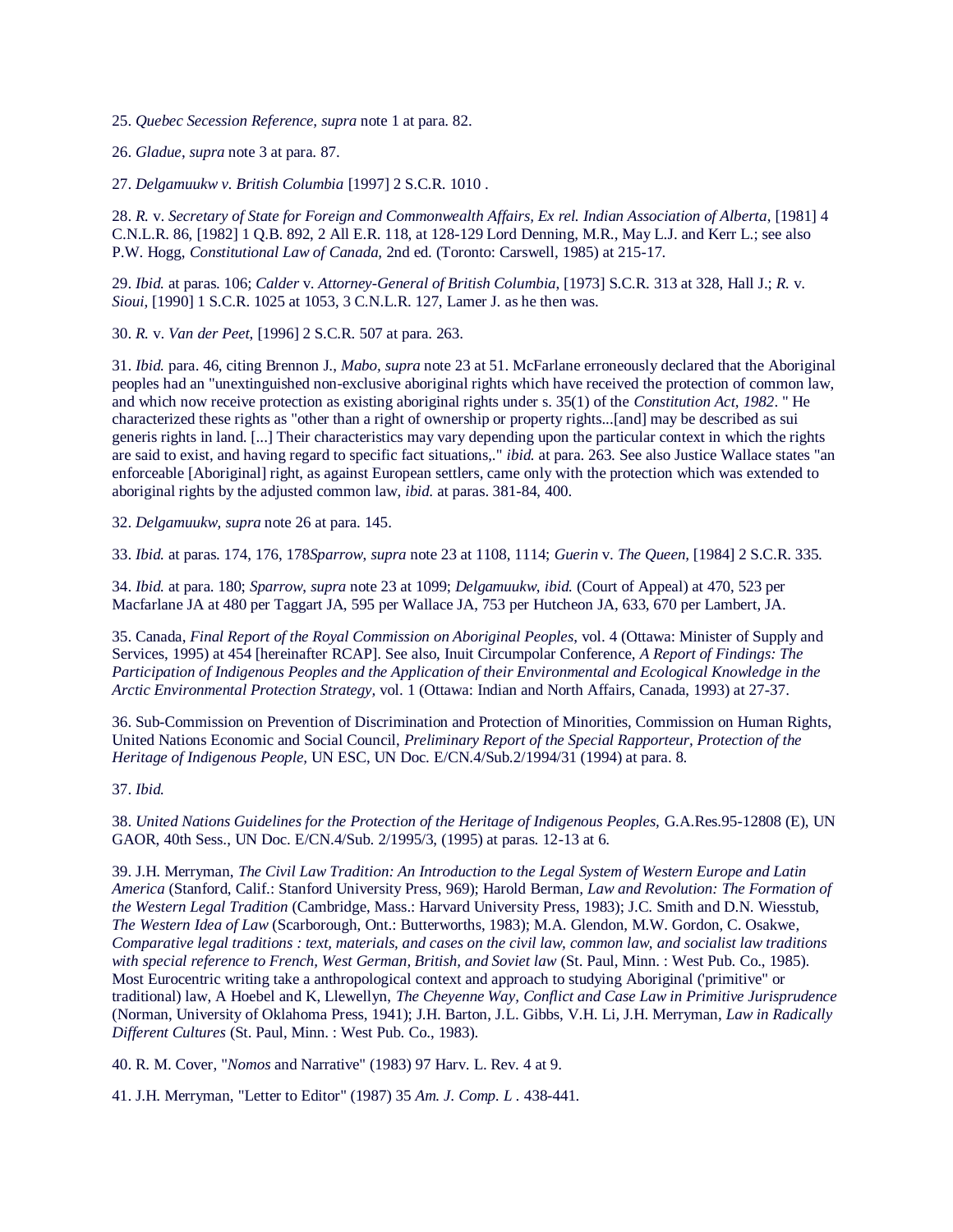42. J.H. Merryman and D. Clark, *Comparative Law: Western European and Latin American Legal Systems Cases and Materials* (Indianapolis : Bobbs-Merrill, 1978).

43. W.H. Goodenough, *Cooperation in Change* (New York: Russell Sage Foundation, 1963) at 7.

44. <sup>43</sup> A. I. Hallowell, *Culture and Experience* (Philadelphia: University of Pennsylvania Press, 1955) and "Ojibwa Ontology, Behavior and World View" in S. Diamond, ed., *Primitive Views of the World* (New York: Columbia University Press, 1960), reissued as *Culture in History: Essays in Honour of Paul Radin* (New York: Columbia University Press, 1969) at 49-82.

45.

<sup>44</sup> *Ibid.* at para. 147.

46. *Ibid.* at para. 148. The reliance on Aboriginal perspective is consistent with s. 27 of the *Charter, supra* note 29, which provides: "This Charter shall be interpreted in a manner consistent with the preservation and enhancement of the multicultural heritage of Canadians." In *Van der Pee*t, *supra* note 39, the Lamer Court held that the Aboriginal perspective on the occupation of their lands can be gleaned, in part, but not exclusively, from their traditional laws, because those laws were elements of the practices, customs and traditions of Aboriginal peoples, at para. 41. Justice La Forest may have had doubts about this test, *Delgamuukw*, *supra* note 1 at para. 191.

47. See, *Ejai* v. *Commonwealth* (unreported, Supreme Court of Western Australia" Owen J., No. 1744 of 1993. 18 March 1994).

48. *Delgamuukw*, *supra* note 26 at para. 148

49. Chief Judge E.T. Durie of the Maori Land Court of New Zealand and Chairman of the Waitangi Tribunal, address, "Justice" Biculturalism and the Politics of Law" address to University of Waikato, 2 April 1993, quoted by Judge A.G. McHugh in "The New Zealand Experience in Determination of Native or Customary Title" Effect of Title Grants and Need for a New Title System" address to Supreme Court and Federal Court Judges of Australia at their 1995 Conference" Adelaide.

50. *Sparrow*, *supra* note 23 at 1112.

51. *Delgamuukw*, *supra* note \* at 176 ("although the submissions of the parties and my analysis have focussed on the question of jurisdiction over aboriginal title, in my opinion, the same reasoning applies to jurisdiction over any aboriginal right which relates to land.")

52. F. Shauer, "Rules and the Rule of Law" (1991) 14 Harvard J. of Law and Public Policy at 645-694.

53. Articles of Agreement Between the Five Nations Indians and Colonial George Cartwrith, 1664" in Early American Indian Documents, Treaties and Law, 1607-1789, ed. A. Vaughan (Washington, D.C.: University Publication of American) vol. 7, at 294.

54. J.Y. Henderson, "The Marshall Inquiry: A View of the Legal Consciousness" in J. Mannette, ed., *Elusive Justice: Beyond the Marshall Inquiry* (Halifax: Fernwood, 1992) 35 at 49-56: M. Battiste paper for the Grand Council of Mikmaw Nation to Royal Commission on the Donald Marshall, Jr. Prosecution in vol. 3, appendix 2 at 81.

55. Article 6 affirmed by Míkmaq in 1726 and 1749, article 7 in Cumming and Mickenberg , ed. *Native Rights in Canada.* (1972) [hereinafter cited CM] Appendix 3: 295-309. Similar provisions suspending indigenous law and providing British justice in colonial courts were common with in other British treaties with the First Nations.

56. . *Wabanaki Compact, 1725*, Accession Treaties of 1726, 1749 are incorporated in article 1.

57. . Article 8. *See*, B. Witkin, "26 August, 1726: A Case Study in Mi'kmaq-New England Relations", *Acadiensis*, XXIII (Autumn 1993).

58. From an British legal point of view, government may be described as the exercise of certain powers and the performance of certain duties by public authorities or officers. "The structure of the machinery of government, and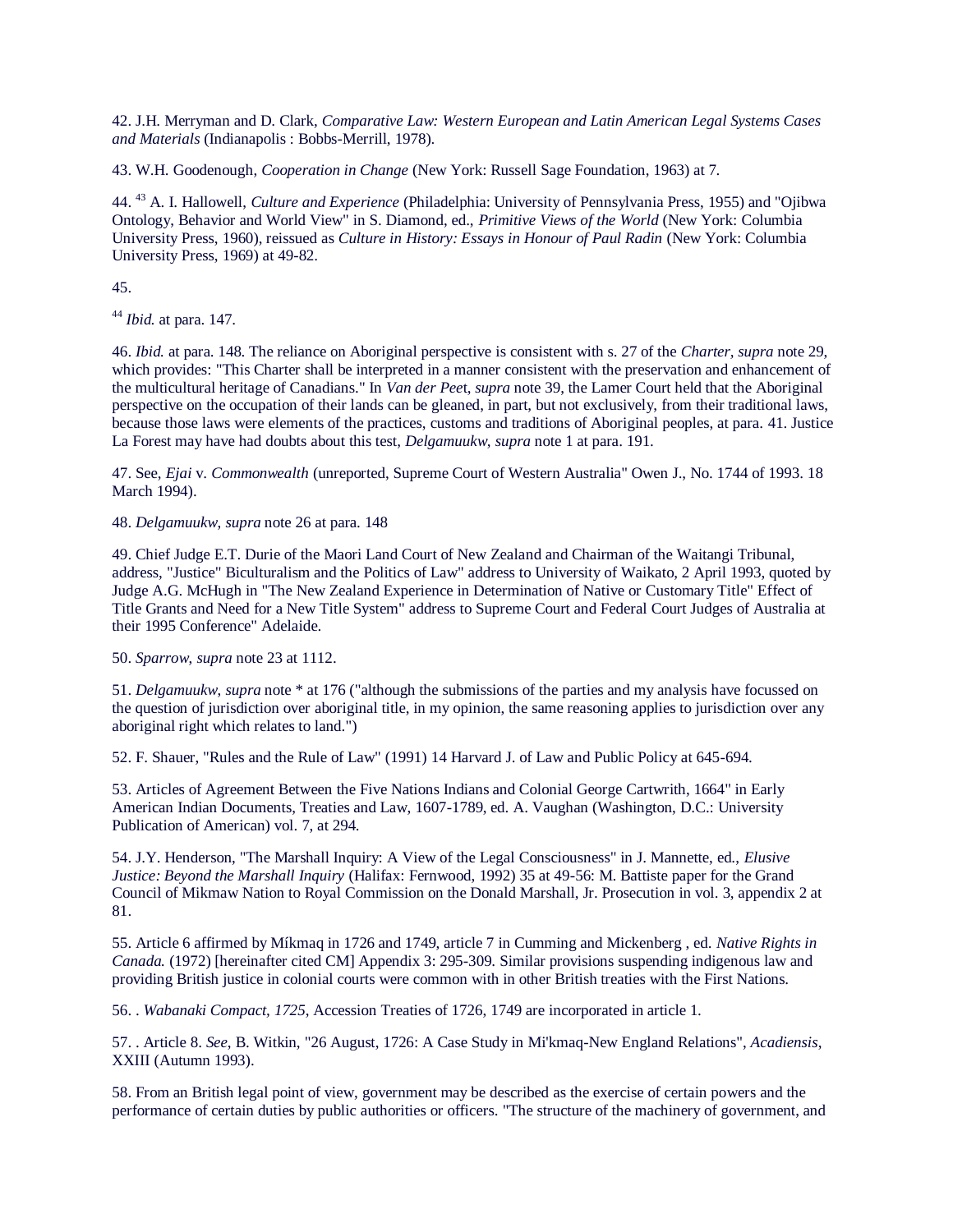the regulation of the powers and duties which belong to different parts of this structure are defined by law, which also prescribes, to some extent, the mode in which these powers are to be exercised or these duties are to be performed" *Halsbury's Laws of England*, 4th ed., vol. 8 (London: Butterworths, 1974) at para. 804). The treaties forged the constitutional law of Canada and established a framework of duty and obligations defining the government of the country through the Chief and Headmen and distributed power between the Chiefs and imperial Crown. This is analogous to the *Magna Carta* (25 Edw. 1) (1297) and other constitutional documents of the same kind that created Parliament.

59. By the principle of legality in British constitutional law, the existence of a power or duty is a matter of law and not fact and so must be determined by reference to some prerogative or statutory enactment or reported case. See *Halsbury's Laws of England*, supra note 58, vol. 8 at para. 828.

60. *Campbell* v. *Hall*, *supra* note 37 at 281; ; *The Queen* v. *The Secretary of State*, supra note 27. See also J.A. Chitty, *Treaties of the Law of the Prerogatives of the Crown: and the Relative Duties and Rights of the Subject* (London: Joseph Butterworths & Son, 1820) at 29.

61. This bore a special meaning for Aboriginal leaders who undertook to make the treaties part of their own constitutional teachings. Manitoba, *Report of the Aboriginal Justice Inquiry of Manitoba*, vol. 1 (Winnipeg: Queen's Printer, 1991) at 17-46.

62. Treaty 6, (Ottawa: Queen's Printer); reprints of the treaties in R.A. Reiter, *The Law of Canadian Indian Treaties* (Edmonton: Juris Analytica, 1995) at Part III. See J.Y. Henderson, "Implementing the Treaty Order," in R. Gosse, J.Y. Henderson, and R. Carter, eds., *Continuing Poundmaker & Riel's Quest: Presentations Made At a Conference on Aboriginal Peoples and Justice* (Saskatoon: Purich Publishing, 1994) 52. In treaties 8 and 10, *ibid.,* the Chiefs promised they would maintain peace. The central and common article of the Victorian treaties concerning legal jurisdiction provided that "the undersigned Chiefs on their own behalf and on behalf of all other Indians inhabiting the tract within ceded, do hereby solemnly promise and engage to strictly observe this treaty, and also to conduct and behave themselves as good and loyal subjects of Her Majesty the Queen. They promise and engage that they will in all respects obey and abide by the law, that they will maintain peace and good order between each other, and also between themselves and other tribes of Indians, and between themselves and others of Her Majesty's subjects, whether Indians or whites, now inhabiting or hereafter to inhabit any part of the said ceded tracts and that they will not molest the person or property of any inhabitant of such ceded tracts, or the property of Her Majesty the Queen, or interfere with or trouble any person passing or travelling through the said tracts, or any part thereof, and *that they will aid and assist the officers of Her Majesty in bringing to justice and punishment any Indian offending against the stipulations of this treaty, or infringing the laws in force in the country so ceded*."

63. *Halsbury's*, vol. 8, *supra* note 59 at para. 808-17. Originally, the whole of British government was the prerogative authority. This authority was delegated to the courts and then to Parliament and became a limitation on prerogative authority in England. In the course of centuries, Parliamentary power strictly limited the prerogative powers and introduced a distinction between the Sovereign's power when acting in association with Parliament and when not acting in association with Parliament.

64. P.W. Hogg, *Constitutional Law of Canada*, 3rd ed. (Toronto: Carswell, 1992) at 435-39.

65. See *Foreign Jurisdiction Act, 1890* (U.K.), 53 & 54 Vict., c. 37 and accompanying text; and Hogg, *supra* note 62 at 13-17.

66. Hogg, *supra* note 62 at 27-36. Also, from the middle of the nineteenth century, there was a convention against Parliament legislating for self-governing colonies without consent, *Halsbury's* 1991 vol. 6, *supra* note 59 at para. 988.

67. *Halsbury's*, vol. 8, *supra* note 59 at para. 807-17 and 889-1082.

68. *New Brunswick Broadcasting Co*. v*. Nova Scotia (Speaker of the House of Assembly*, [1993] 1 S.C.R. 319 at 373 (S.C.C.) [hereinafter New Brunswick Broadcasting].

69. *Québec Secession Reference*, supra note 1 at para. 49. See also para. 91